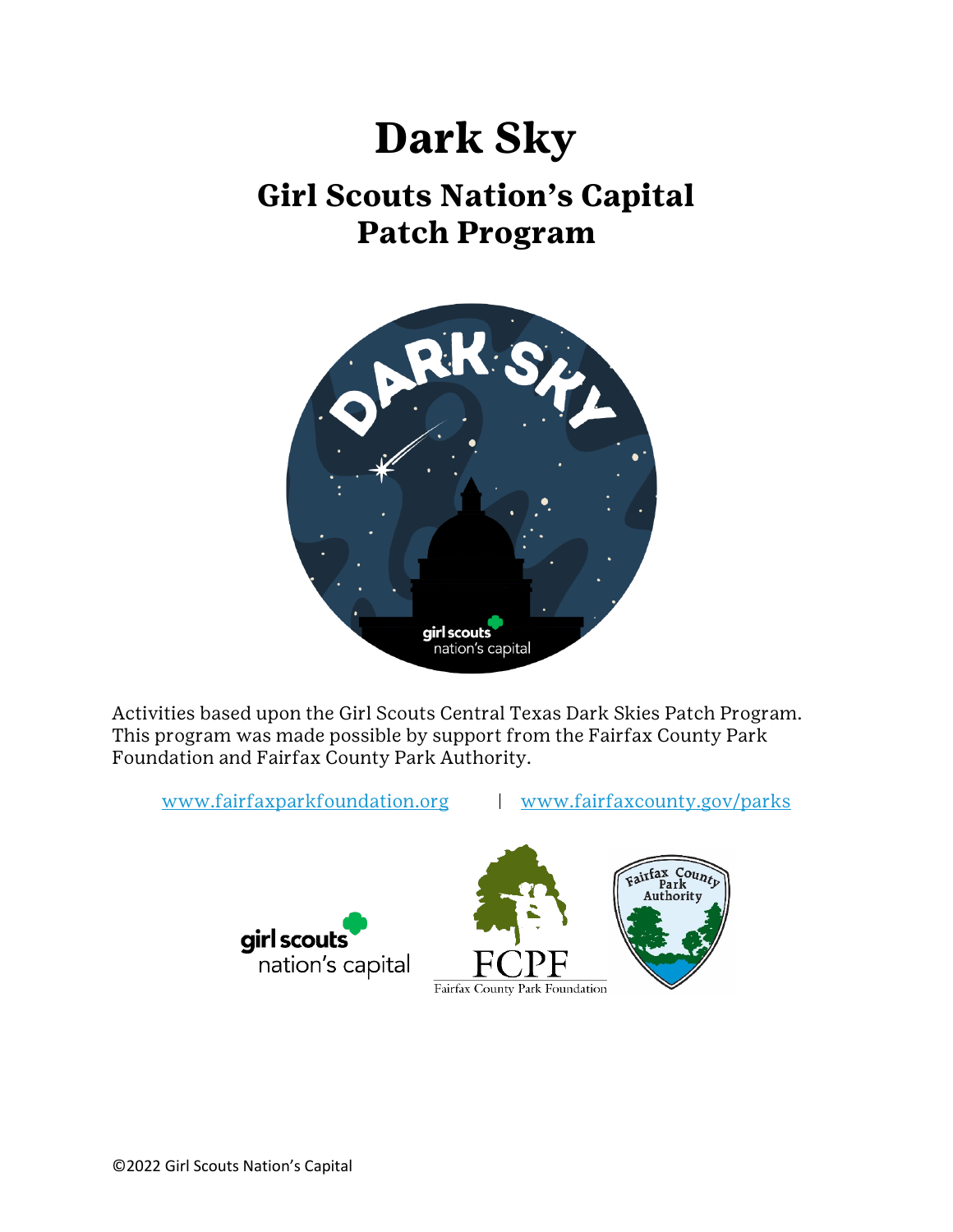## **About the Program**

This patch will help you understand the importance of dark skies and how you can protect this resource. You will learn about light pollution, see the effect of light pollution yourself, learn how you can make changes to reduce light pollution, and share what you have learned with others.

The program consists of three categories: Discover, Connect, and Take Action.

| Daisies & Brownies            | 2 activities from each category                                    |
|-------------------------------|--------------------------------------------------------------------|
| <b>Juniors &amp; Cadettes</b> | 3 activities from each category                                    |
|                               | <b>Seniors &amp; Ambassadors</b>   4 activities from each category |

### **Grade Level Requirements**

## **Purchase Your Patch**

Patches are available in Girl Scouts Nation's Capital shops. They can be purchased in store or ordered via phone (202-274-3312) or email ( $\frac{gsshop(\theta g)}{gscnc.org}$ ).

If patches are not in stock, please contact *emercurio@gscnc.org*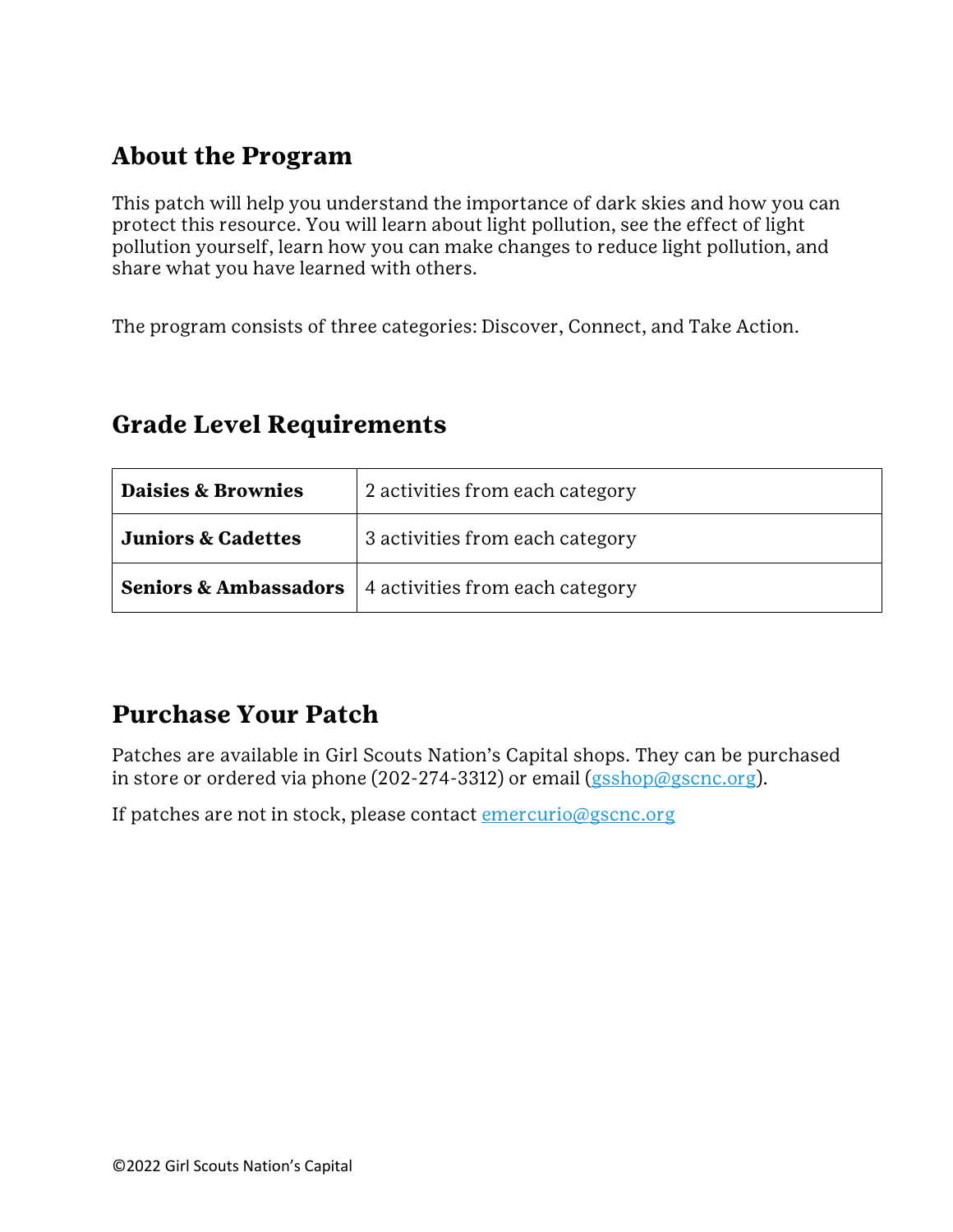#### **Discover**

- Research light pollution. What is it? What are its causes? What are the main types of light pollution? Does your county or city have regulations for outdoor lighting?
- Learn about the Bortle Scale of Light Pollution. Where do you think your hometown falls on the Bortle Scale? Once you have a guess, look up the real answer on [lightpollutionmap.info.](https://www.lightpollutionmap.info/#zoom=4.00&lat=45.8720&lon=14.5470&layers=B0FFFFFFFTFFFFFFFFFFF)
- Use <u>Light Pollution Map</u> to see what light pollution in your state looks like. Can you locate your home on the map? Do you live in an area with dark light night skies?
- Can you think of animals that might be affected by light pollution? Research how nocturnal animals are adapted to low light environments. How do you think light pollution might affect these animals? You might consider looking into bats, sea turtles, or birds.
- Do you think light pollution effects people? Find out! If so, how? Does the color of light make a difference? Why?
- Visit Cities at Night and see if you can find a picture of your hometown at night. Can you find pictures of major cities in our area like Washington, Alexandria, or Baltimore? You can also search for a picture of your state as a whole. What else do you think you see on the map? Are you surprised by what the pictures of earth look like at night?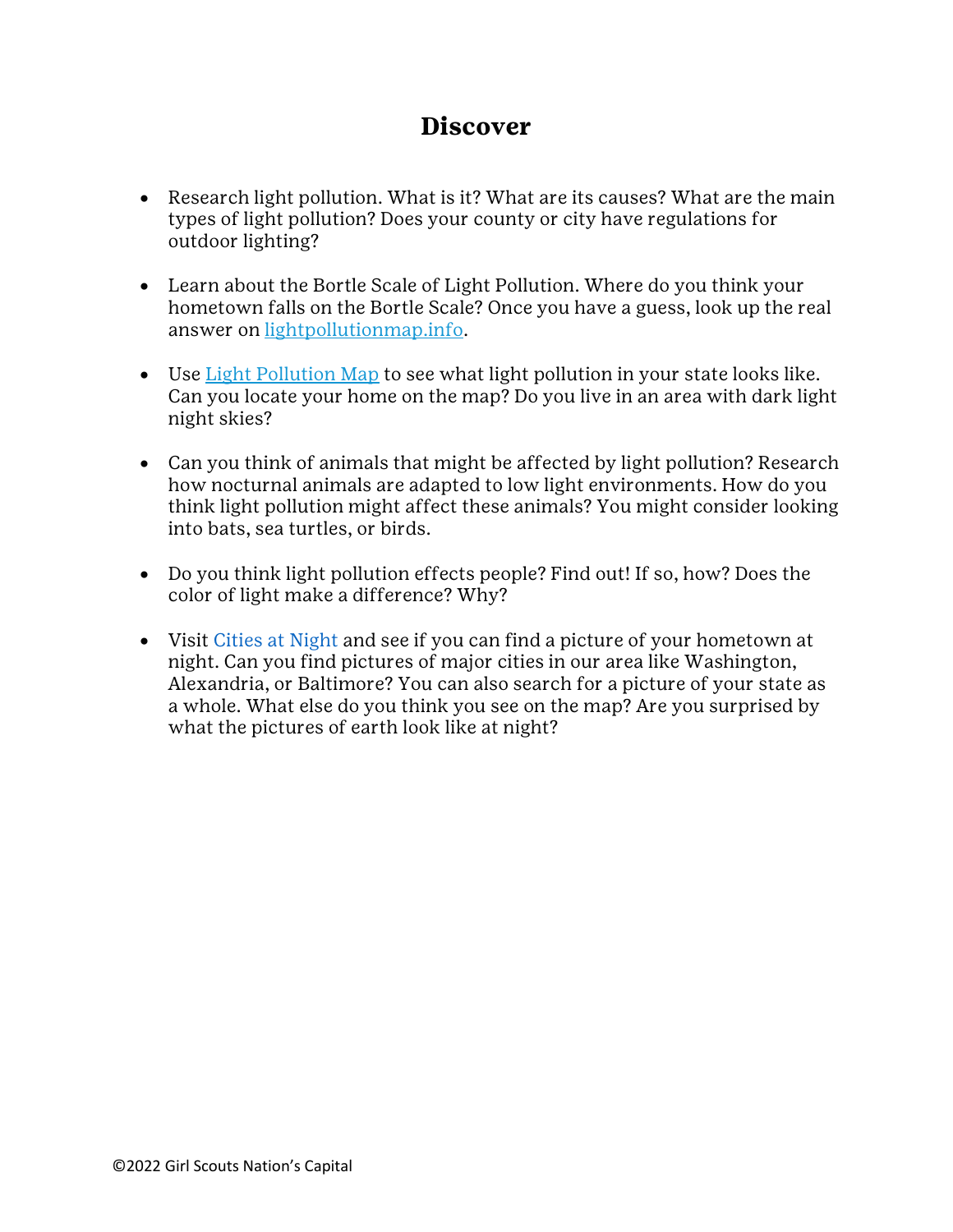#### **Connect**

- Go sit outside at night. Avoid looking at lights or the light from screens such as laptops or cell phones. After about 15 minutes, does the night sky seem to change?
- Try to go outside in a place like a big city that has high light pollution and look at the sky. Record your observations of the night sky in this environment. Now try and find a place with lower light pollution, like the countryside or a remote park. Record your observations of the night sky here. Compare what you saw in the city and the country. What was different?
- Find out what an International Dark Sky Association Park is. There are no officially designated International Dark Sky Association Parks in Maryland, but there are five in Virginia, and three in West Virginia . Can you find out which ones they are? Try to visit one of the parks, or a non-designated park that has dark skies, and do some stargazing. Can you see more stars and constellations from these parks than outside where you live?
- Go on a night hike, ideally somewhere you are familiar how does the area differ during the night from the day? How would light pollution affect this area? Can you identify light pollution?
- Take some crayons and write on a notecard. Take the notecards outside at night and try to guess what color the crayon is. Were you able to tell what color it was? Research how light affects your vision.
- Learn about night sky photography. Can you take pictures of the stars with a camera or phone?